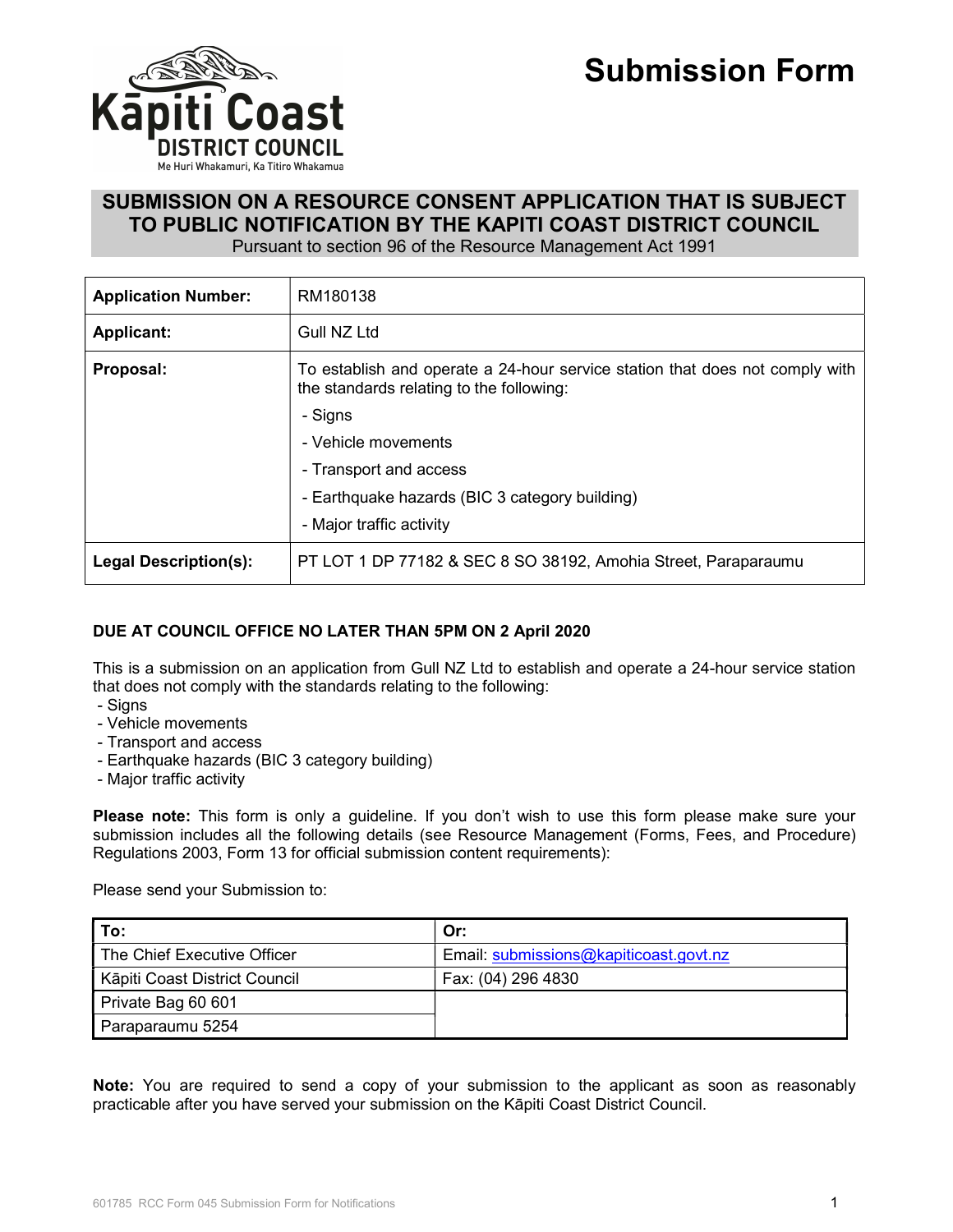

Please serve a copy of your submission to Gull NZ Ltd (the Applicant) as below:

C/- Hayson Knell Consultants PO Box 381 Tauranga 3140

Gull NZ Ltd **Call Contract Contract Contract Contract Contract Contract Contract Contract Contract Contract Contract Contract Contract Contract Contract Contract Contract Contract Contract Contract Contract Contract Contra** 

**Attention: Tracy Hayson** 

### Submitter/s Details:

| Title:                   | $\boxtimes$ Mr $\Box$ Mrs $\Box$ Miss $\Box$ Ms $\Box$ Dr $\,$ Other: |           |                  |      |
|--------------------------|-----------------------------------------------------------------------|-----------|------------------|------|
| My/Our Full Name(s):     | Mark Cathro                                                           |           |                  |      |
| Address for service:     | Po box 617, Paraparaumu                                               |           | Post Code:       | 5254 |
| <b>Physical Address:</b> | 8 Amohia Street, Paraparaumu                                          |           | Post Code:       | 5032 |
| Home Ph:                 | 0275632895                                                            | Work Ph:  | 042972226        |      |
| Home Fax:                |                                                                       | Work Fax: |                  |      |
| Cell:                    | 0275632895                                                            | Email:    | mark@cando.co.nz |      |

#### Note: Correspondence will be via email unless otherwise requested.

### Submitter/s Position:

#### Trade Competition

I am not\* a trade competitor for the purposes of section 308B of the Resource Management Act 1991. \*Delete one

Please use a clear tick in the appropriate box below  $(\sqrt{})$  to show whether you support the application in full or in part, or oppose the application in full or in part, or are neutral.

| $\Box$ I / We support the application in full                  | $\Box$ I / We support part of the application $*$         |  |  |
|----------------------------------------------------------------|-----------------------------------------------------------|--|--|
| $\Box$ I / We oppose the application in full                   | $\boxtimes$ I / We oppose part of the application $^*$    |  |  |
| $\Box$ I / We are neutral on all aspects of the<br>application | $\Box$ I / We are neutral on part of the application $^*$ |  |  |

\* If you indicate you support, oppose or are neutral for part of the application, please clearly set out the part(s) of the application you are submitting on (including reasons) in the 'My Submission Is' section of this form below.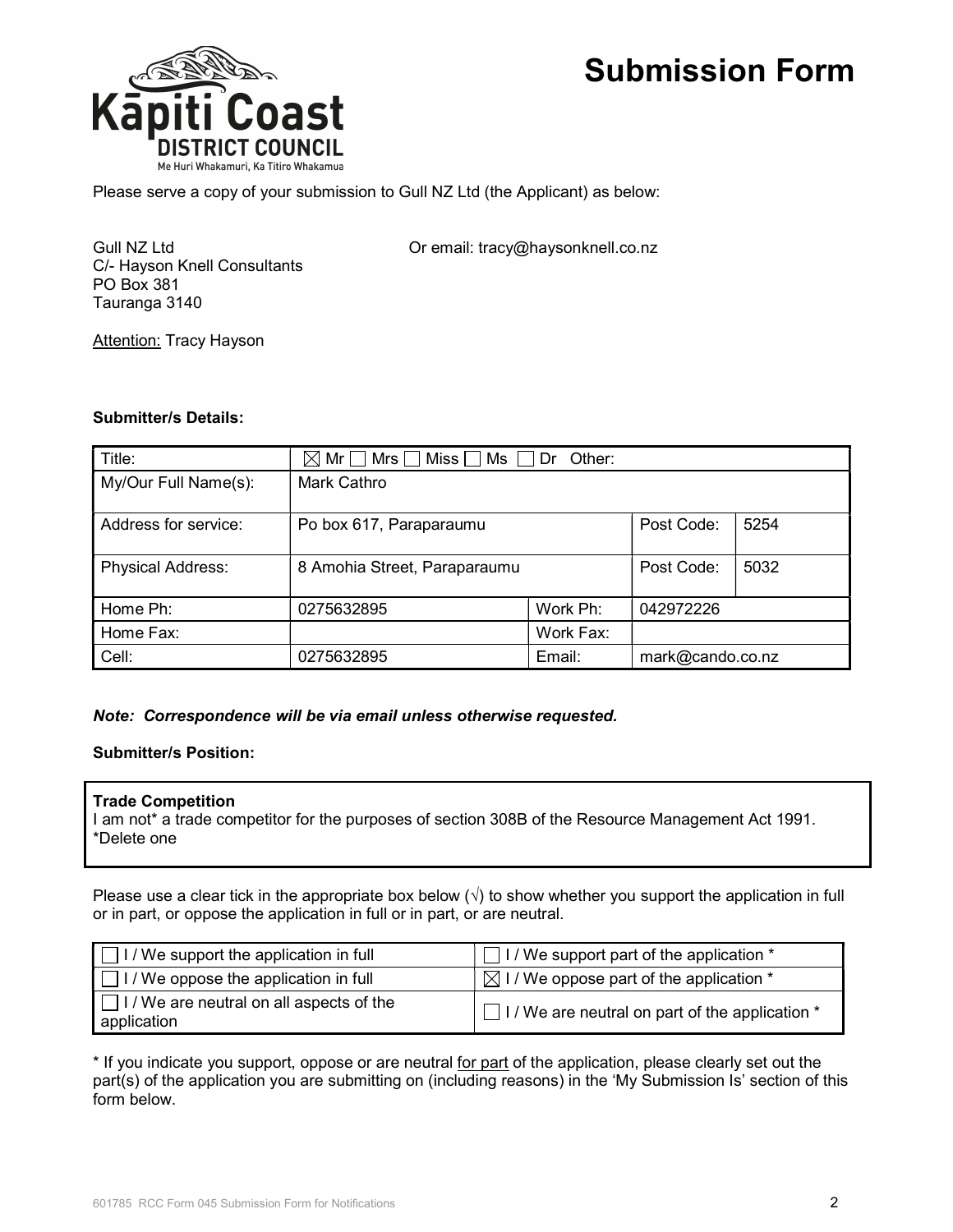

### Reasons for Submission:

The specific parts of the application that my submission relates to are:

- Signs

- Vehicle movements
- Transport and access
- Major traffic activity

Please use additional pages if required.

### My Submission Is:

#### -Signs – I object

The sign is too much of an intrusion onto the current visual aspect of our premises. It would cause customers to miss our premises by obstructing their view. Other fuel depot signs in the area do not infringe upon the visual aspect of neighbouring properties. The sign at the BP opposite and also the Mobil stations have their signs on the corner of their properties and do not infringe upon the neighbouring properties. This is also the same for the BP and Z stations further down Kapiti Road even though in those instances the signage is midway. The Caltex on Kapiti road is on their property corner and the other signage that would be similar is Supercheap in Ihakara street which has their signage midway on their property also. All of the above sites mentioned give consideration to adjoining properties.

- Vehicle movements |

- Transport and access | I oppose all of these
- Major traffic activity |

We have been in our premises and identified very early that there was an issue on turning left entering the premises and have encouraged our customers since 2001 not to use the left hand turning into our premises but rather use the Kapiti Rd as an entry point. There have been many near misses as vehicles attempted to turn into our premises because of the speed of following traffic.

There was a reason why the buses did not use this as an entry point despite the gates being there. It was noted in the document 'rm180138-beca-peer-review-of-transport-assessment-amohia-street-par' "while there was a gate to access the site from Amohia Street, in the majority of the images they are closed and there are bus bays marked out against the gates suggesting this access may not have been used"

We had anticipated that it may change after it was no longer SH1 and initially saw a reduction in traffic volumes. However that has now changed considerably and traffic volume is high again.

The road heading south is used a lot by vehicles using it to reach the southern freeway exit heading south by Raumati. Often these vehicles are going at speed.

To have left hand turning traffic to the proposed Gull station in volume would be absurd and a recipe for disaster in its present format.

Under the proposed road change I would see little change to this. Now also to have a petrol tanker turning right on to Amohia St and then having to change lanes quickly to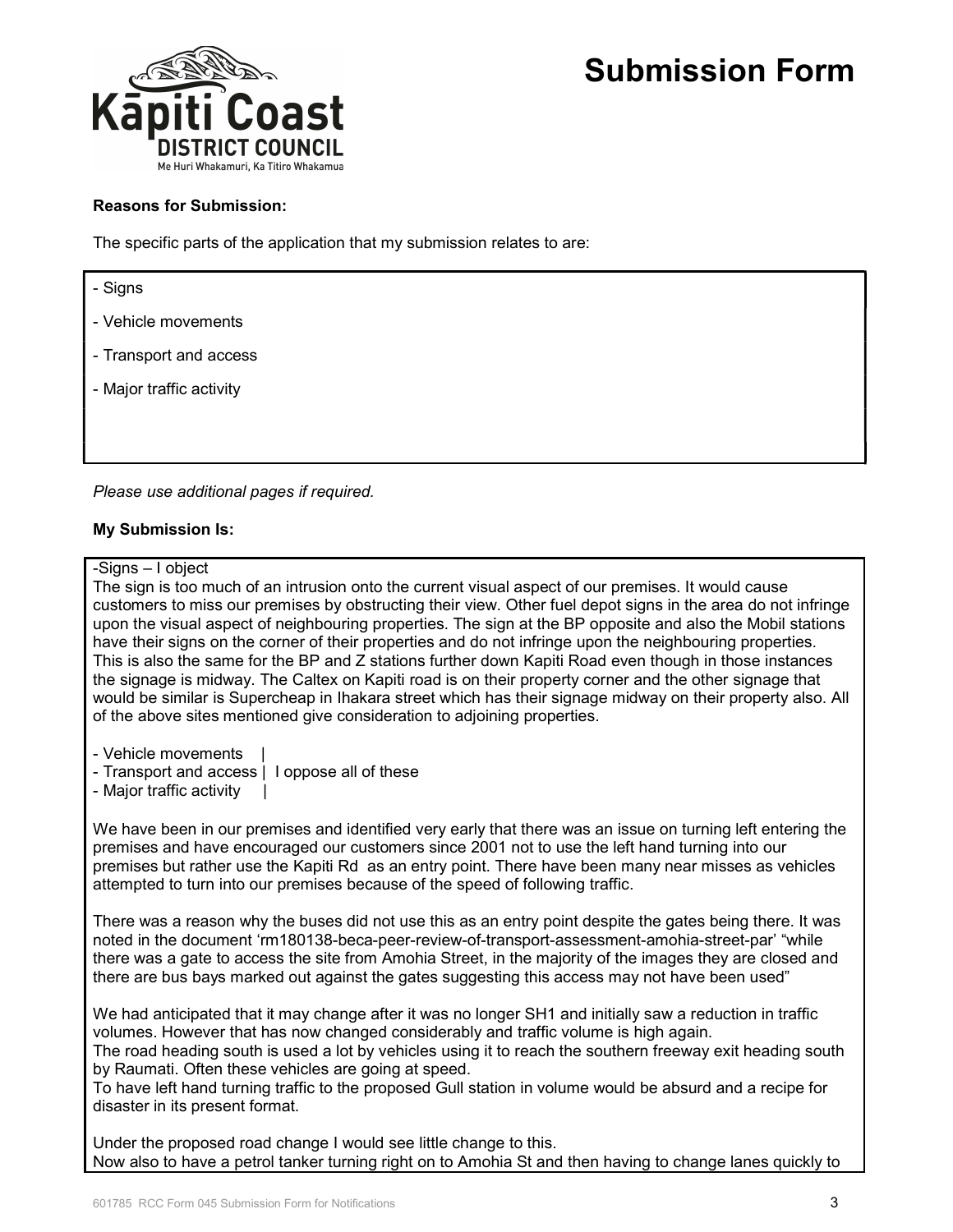

make a left hand turn in to the proposed station is also a recipe for disaster. There has been a number of accidents at the lights from driver confusion of vehicles turning right and vehicles turning left to go south.

There has been no consideration given to the pedestrians using the footpath from the railway station and buses. The volume of pedestrian traffic has increased and noted by myself and also our staff. How are they been catered for?

Please use additional pages if required.

# Decision Sought:

I / we seek the following decision from the Kāpiti Coast District Council (provide precise details including the general nature of any conditions or changes sought):

With regard to signage I would like the location to be moved to the other boundary (southern).

In regard to left turning traffic from Amohia St I believe this should be rejected in full in its current proposal and also under the proposed road upgrade.

Further vehicular traffic and pedestrian surveys should be carried out to find any alternative remedy if on exists. Allowing the petrol tanker to turn left should also be rejected and entrance via Kapiti Rd should be looked at.

Vehicular traffic including the petrol tanker using the exit on to Amohia St is not opposed so long as consideration is given to the pedestrians using it.

Please use additional pages if required.

# Wish to Speak at Hearing:

Please indicate below whether you would like to speak at the hearing for the application (if a hearing is required). Use a clear tick in the appropriate box below  $(\sqrt{)}$ .

 $\Box$  I / we do not wish to be heard and hereby make my / our submission in writing only. (This means that you will not be advised of the date of the hearing and cannot speak at the hearing)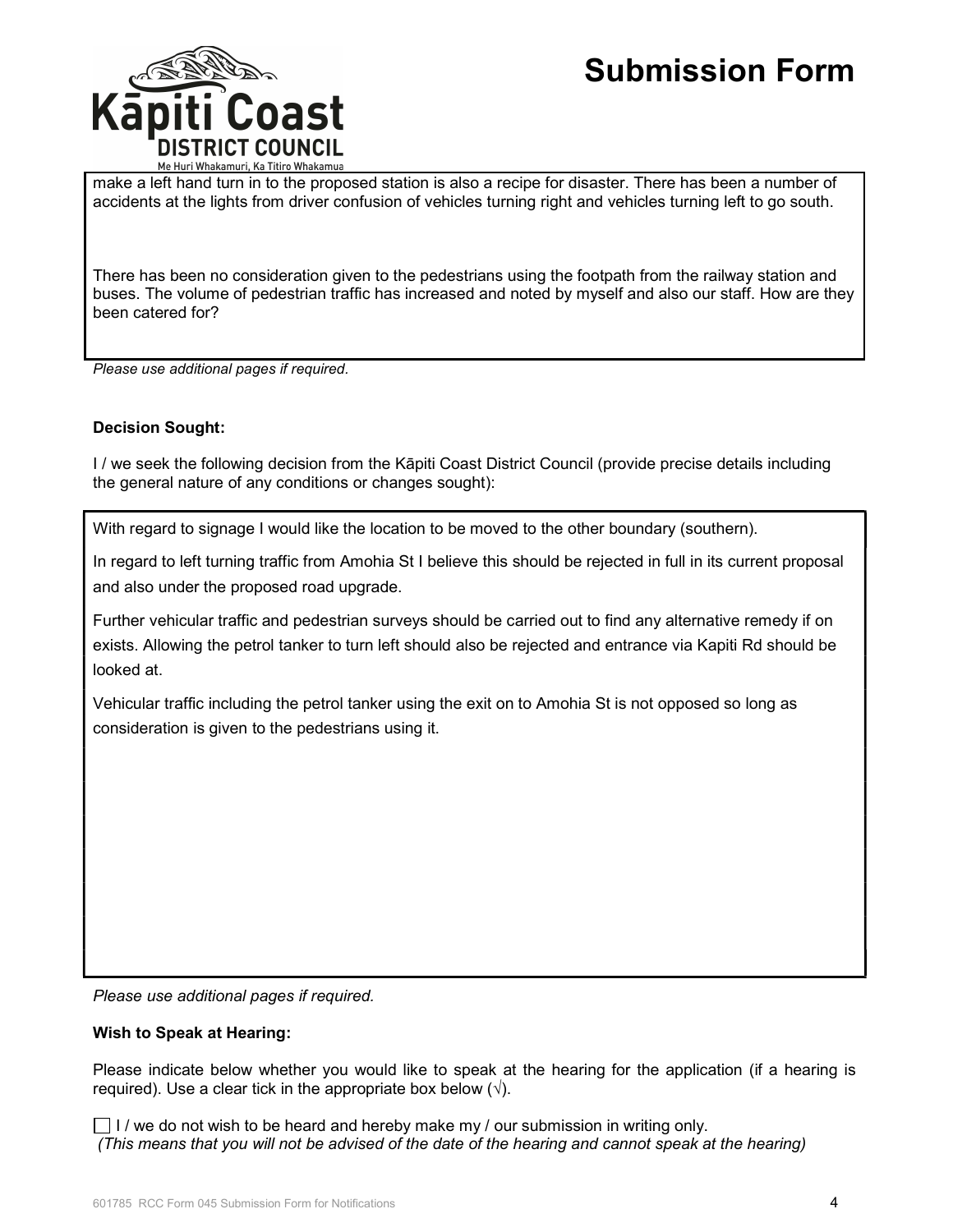

# OR

 $\boxtimes$  I / we wish to be heard in respect of my / our submission (to speak at the public hearing) (This means you can speak at the hearing. If at a later date you decide you no longer wish to speak at the hearing you can withdraw from being heard)

 $\boxtimes$  \*If others make a similar submission, I / we will consider presenting a joint case with them at the hearing. (This is only for parties wanting to be heard) \* Delete if you would not consider presenting a joint case.

 $\Box$  I / we intend to call expert witness(es). Please indicate the disciplines of expected expert witnesses. (If you do not tick this box, you can change your mind later and decide to call experts to give evidence in relation to your submission, provided you do so in time to meet any procedural direction the Hearing Panel might make)

 $\Box$  \*Pursuant to Section 100 of the Resource Management Act 1991, I / we request that the Council delegates its functions, powers and duties required to hear and decide the application to one or more hearings commissioners who are not members of the Kapiti Coast District Council.  $\blacksquare$ 

◙ If you do wish to make a request for an Independent Commissioner pursuant to Section 100, please see notes below for potential cost implications to you.

 $\boxtimes$  I / we are aware that I / we are required to send copy of my / our submission to the applicant as required under section 96(6)(b) of the Resource Management Act 1991 (please tick  $\sqrt{ }$ ).

Signature Date:02/04/2020 Signature Date:02/04/2020 Signature Date:

Please note: Signature of submitter, or person authorised to sign on their behalf is required. Signature is not required for electronic (email) submissions. If this is a joint submission by two or more individuals, each individual's signature is required.

#### Privacy Disclaimer

Please note: All submissions (including names and contact details) will be made publicly available at Council offices and public libraries. A summary of submissions including the name of the submitter may also be made publicly available and posted on the Kāpiti Coast District Council website. Personal information will also be used for administration relating to the subject matter of the submissions, including notifying submitters of subsequent steps and decisions. All information will be held by the Kāpiti Coast District Council, with submitters having the right to access and correct personal information.